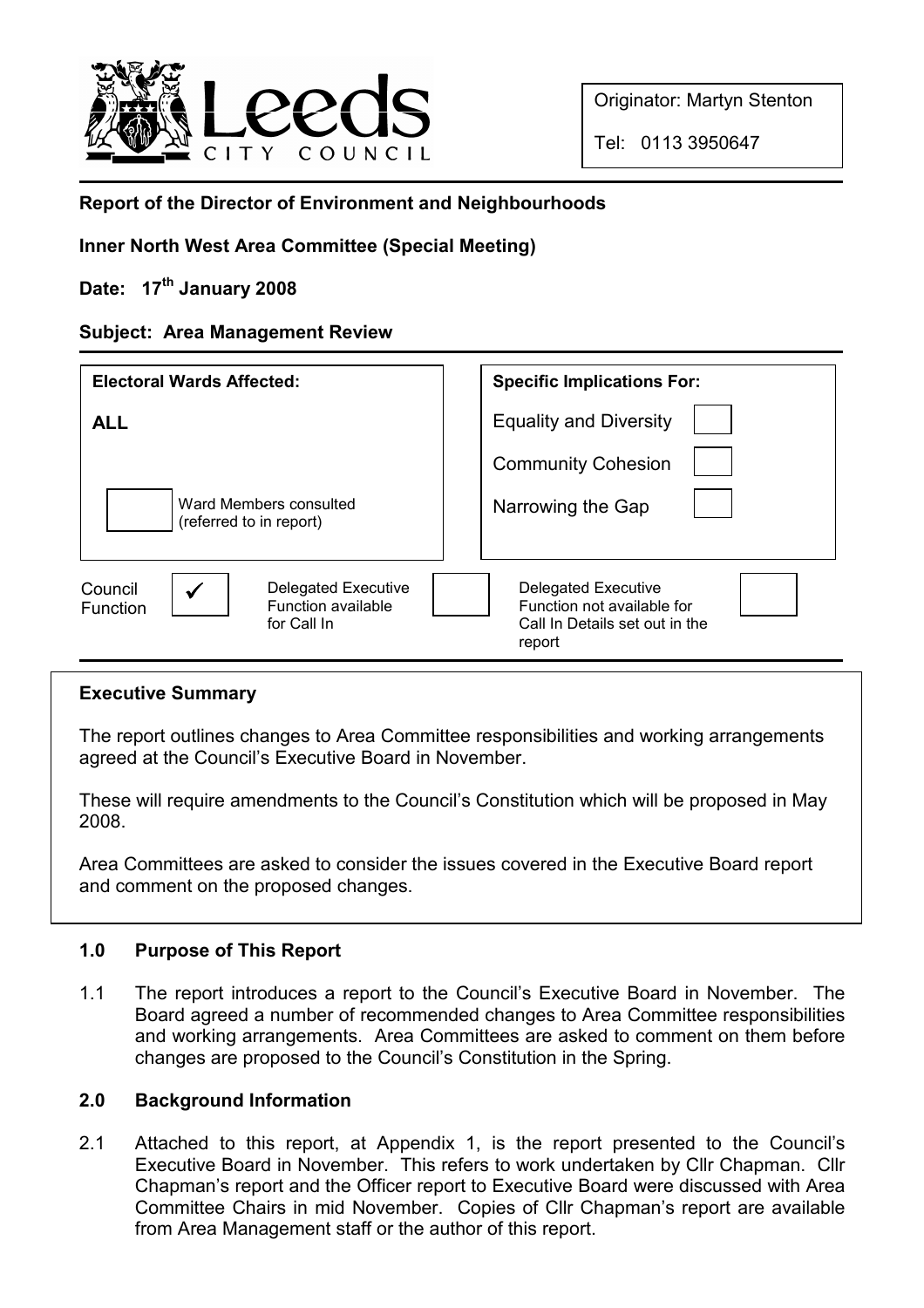# 3.0 Main Issues

- 3.1 The attached report brings various strands of work together under four headings:
	- Area Committee Responsibilities
	- Elected Members and Area Committees
	- Area Management Teams
	- Local Partnership Working Arrangements
- 3.2 Key points are:
- 3.3 Area Committee Responsibilities
	- New Area Delivery Plans for the period 2008-11 will be produced, linked to the improvement priorities in the Leeds Strategic Plan. A report on a proposed framework for the plans will be produced for the next cycle of Area Committees. Committees will be asked to agree their local plan by June/July 2008. More time than usual is being allowed so that Committees can consider local priorities in the context of the new Leeds Strategic Plan and the greater range of service and function responsibilities they will have from the start of the next municipal year.
	- Council Directorates will be asked to consult with Area Committees each year on local priorities to feed into annual budget setting arrangements.
	- There will be an increase in the range and number of service and function responsibilities, grouped under six themes:
		- $\circ$  Community engagement and facilities
		- o Community safety
		- o Environment
		- o Children and young people
		- o Adult social care and healthier communities
		- o Regeneration and development
	- To link the new Children and Young People Plans function with the process for producing new Area Delivery Plans, Locality Enablers from Children's Services will prepare a report to the next cycle of Area Committees on this.
- 3.4 Elected Members and Area Committees
	- A programme of briefings for Elected Members will be arranged for 2008 (and then annually) to help prepare Members for the new responsibilities that will come under the remit of the Area Committees.
- 3.5 Area Management Teams
	- A structure review in the Regeneration Service will result in three area based teams to support the work of the 10 Area Committees as follows (working titles for three new areas):